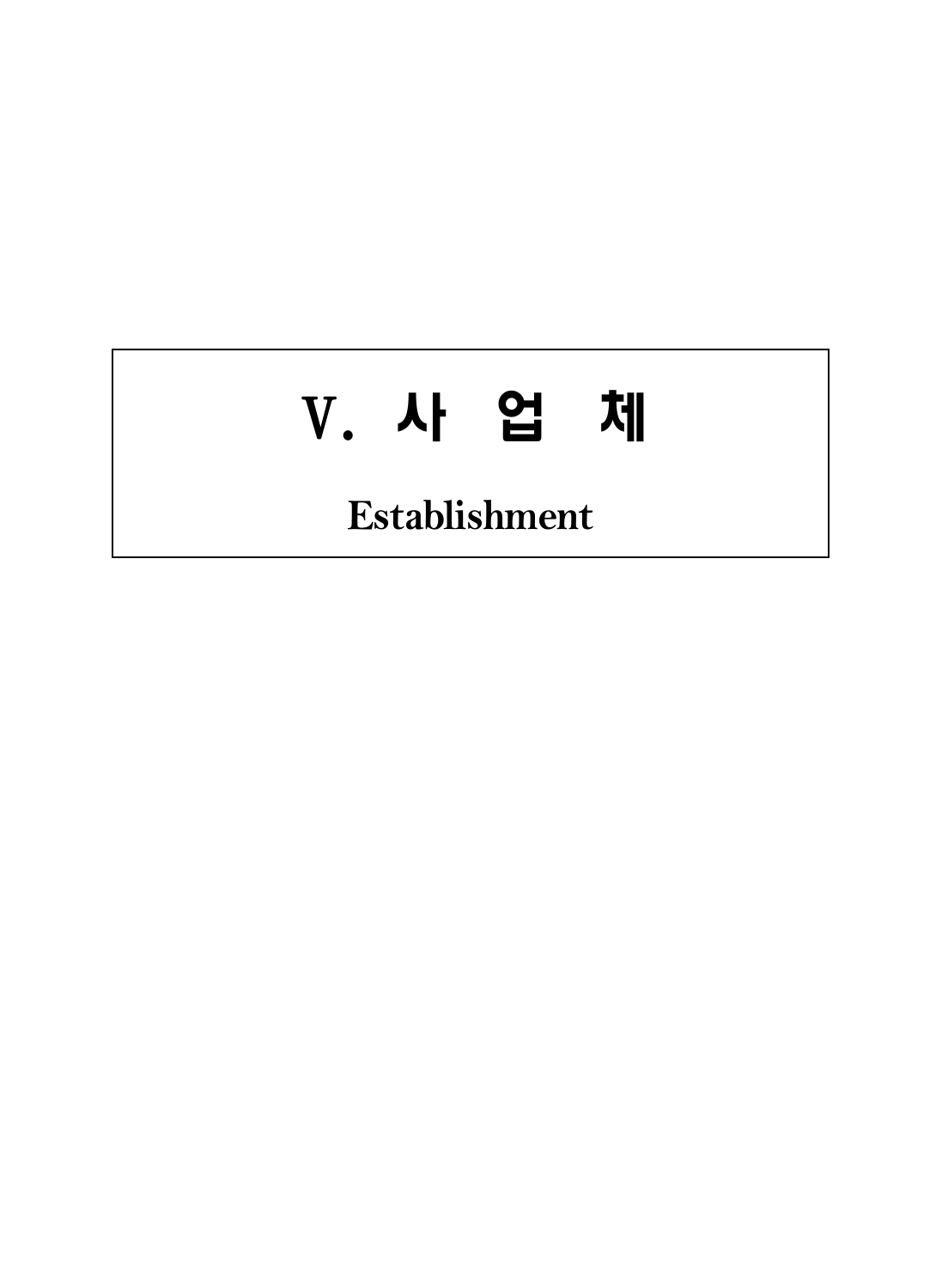# **1. 산업대분류별 사업체총괄**

단위 : 개소, 명

|                             |                | 합            | 계      |             |                   |                         | 조직형태별 By type of organization |                             |                |                |
|-----------------------------|----------------|--------------|--------|-------------|-------------------|-------------------------|-------------------------------|-----------------------------|----------------|----------------|
|                             |                | Total        |        |             | 인<br>개            |                         | 회사법인                          |                             | 회사이외법인         |                |
| 산업분류별                       | 사업체수           | 종사자수 Workers |        | Individuals |                   | Incorporated<br>Company |                               | Non-business<br>corporation |                |                |
|                             | Establish-     | 계            | 남성     | 여성          | 사업체수              | 종사자수                    | 사업체수 종사자수                     |                             | 사업체수 종사자수      |                |
|                             | ments          | Total        | Male   | Female      | Estab.            | Workers                 | Estab.                        | Workers                     | Estab.         | Workers        |
| 2004                        | 3,465          | 20,376       |        |             | 2,723             | 5,844                   | 274                           | 10,334                      | 468            | 4,198          |
| 2005                        | 3,247          | 22,629       |        |             | 2,538             | 5,539                   | 287                           | 12,567                      | 290            | 4,291          |
| 2006                        | 3,294          | 24,109       |        |             | 2,506             | 5,434                   | 367                           | 14,166                      | 284            | 4,195          |
| 2007                        | 3,300          | 23,628       | 17,369 | 6,259       | 2,497             | 5,446                   | 380                           | 13,562                      | 280            | 4,272          |
| 2008                        | 3,139          | 25,987       | 19,855 | 6,132       | 2,356             | 4,642                   | 356                           | 16,472                      | 260            | 4,403          |
| 2009                        | 3,046          | 24,029       | 17,727 | 6,302       | 2,277             | 4,597                   | 332                           | 15,027                      | 274            | 3,991          |
| 농업 · 임업 및 어업                | 17             | 161          | 116    | 45          | $\qquad \qquad -$ |                         | 3                             | 22                          | 12             | 137            |
| 광<br>업                      | 4              | 38           | 33     | 5           |                   |                         | 4                             | 38                          |                |                |
| 제조업                         | 387            | 13,858       | 11,957 | 1,901       | 199               | 530                     | 171                           | 13,170                      | 17             | 158            |
| 운수업                         | 195            | 573          | 528    | 45          | 167               | 208                     | 27                            | 359                         | 1              | 6              |
| 전기 · 가스 · 수도                | 3              | 98           | 85     | 13          |                   |                         | 1                             | 3                           | $\mathbf{2}$   | 95             |
| 건설업                         | 109            | 709          | 638    | 71          | 41                | 85                      | 67                            | 619                         | 1              | 5              |
| 도매 및 소매업                    | 823            | 1,872        | 1,108  | 764         | 759               | 1,408                   | 31                            | 256                         | 32             | 206            |
| 숙박 및 음식점업<br>출판 · 영상 · 방송통신 | 614            | 1,415        | 398    | 1,017       | 609               | 1,247                   | 2                             | 161                         | 3              | $\overline{7}$ |
| 및 정보서비스업                    | 13             | 150          | 97     | 53          |                   |                         | 2                             | 32                          | 11             | 118            |
| 금융 및 보험업                    | 41             | 437          | 242    | 195         | 3                 | 11                      | 9                             | 98                          | 29             | 328            |
| 부동산 및 임대업                   | 25             | 53           | 43     | 10          | 19                | 28                      | -                             | $\qquad \qquad -$           | $\mathbf{1}$   | $\overline{c}$ |
| 공공행정 및 사회보장행정               | 39             | 1,070        | 844    | 226         |                   |                         |                               | $\qquad \qquad -$           | 39             | 1,070          |
| 교육서비스업                      | 135            | 1,404        | 690    | 714         | 75                | 164                     | 1                             | 5                           | 55             | 1,214          |
| 보건 및 사회복지사업                 | 108            | 910          | 218    | 692         | 48                | 282                     |                               |                             | 43             | 479            |
| 오락 · 문화 및 운동관련산업            | 74             | 397          | 203    | 194         | 63                | 88                      | 3                             | 206                         | 8              | 103            |
| 하수 · 폐기물 처리<br>원료재생 및 환경복원업 | 10             | 53           | 42     | 11          | 3                 | 11                      | 5                             | 26                          | $\overline{c}$ | 16             |
| 사업시설관리 및 사업지원 서비스업          | $\overline{7}$ | 37           | 10     | 27          | 4                 | 8                       | 2                             | 9                           |                |                |
| 전문과학 및 기술 서비스업              | 24             | 69           | 48     | 21          | 22                | 47                      | 1                             | 6                           | 1              | 16             |
| 기타공공, 수리 및 개인서비스업           | 418            | 725          | 427    | 298         | 265               | 480                     | 3                             | 17                          | 17             | 31             |

자료 : 총무과

주 : 사업체구분별 자료는 회사법인에 한하여 조사됨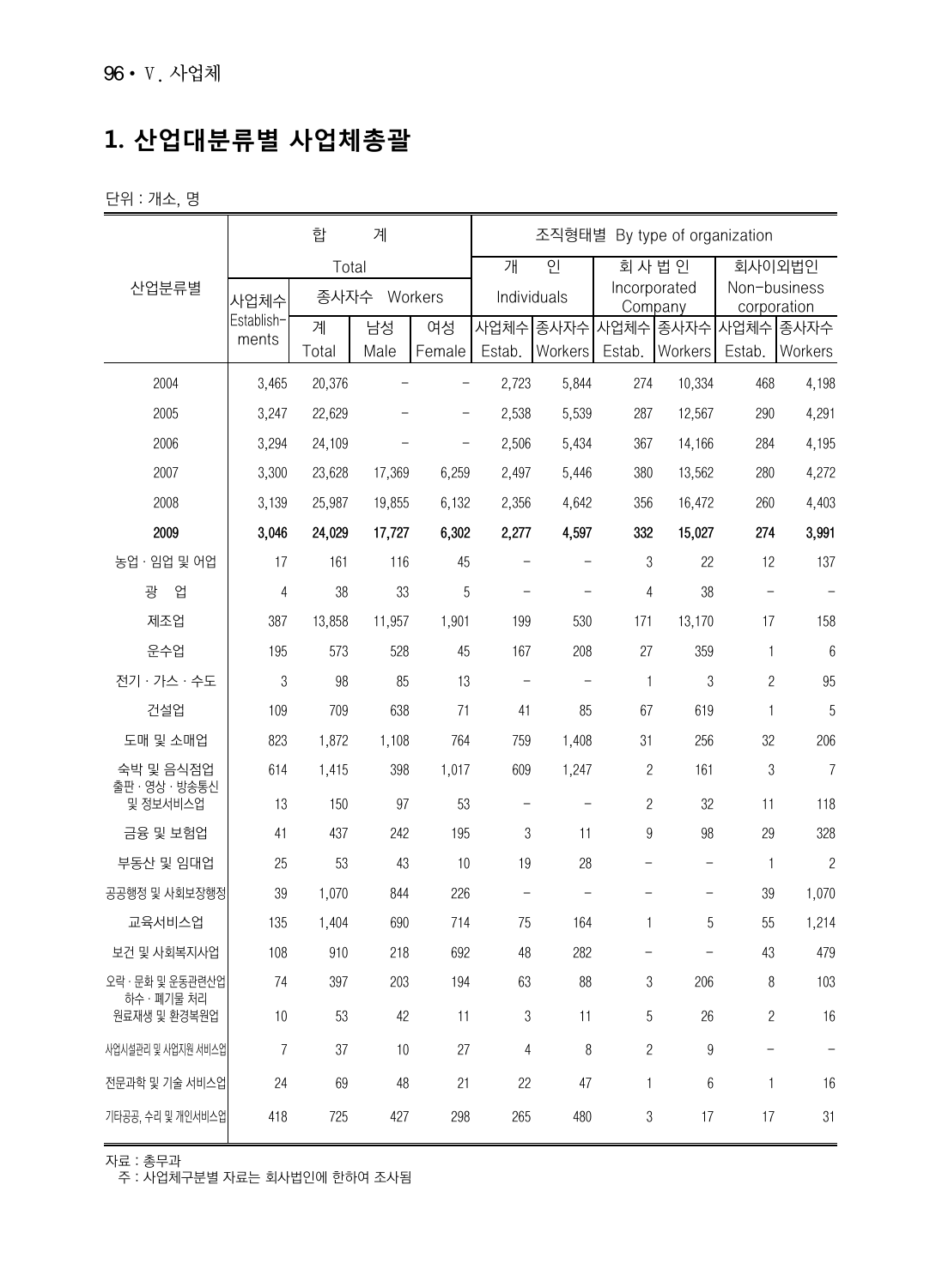|                                |                |                     |         |                          |                          |                          |                          | Unit: Places, Persons                                                                 |
|--------------------------------|----------------|---------------------|---------|--------------------------|--------------------------|--------------------------|--------------------------|---------------------------------------------------------------------------------------|
|                                |                |                     | 사업체구분별  |                          | By type of establishment |                          |                          |                                                                                       |
| 비법 인                           |                | 단                   | 독       | 공장, 지사                   |                          | 본사, 본부                   |                          | Industrial                                                                            |
| Non-corporation<br>association |                | Single-unit<br>firm |         | Factory<br>brance office |                          | Head office              |                          | Classification                                                                        |
| 사업체수                           | 종사자수           | 사업체수                | 종사자수    | 사업체수                     | 종사자수                     | 사업체수                     | 종사자수                     |                                                                                       |
| Estab.                         | Workers        | Estab.              | Workers | Estab.                   | Workers                  | Estab.                   | Workers                  |                                                                                       |
| 82                             | 137            | 3,402               | 15,108  | 58                       | 1,730                    | 5                        | 3,538                    | 2004                                                                                  |
| 132                            | 232            | 3,143               | 19,734  | 86                       | 2,010                    | 18                       | 885                      | 2005                                                                                  |
| 137                            | 314            | 3,188               | 16,946  | 83                       | 2,113                    | 23                       | 5,050                    | 2006                                                                                  |
| 143                            | 348            | 3,240               | 22,021  | 59                       | 1,441                    | $\mathbf{1}$             | 166                      | 2007                                                                                  |
| 167                            | 470            | 3,018               | 17,515  | 79                       | 2,577                    | 36                       | 5,807                    | 2008                                                                                  |
| 163                            | 414            | 2,927               | 15,666  | 82                       | 2,595                    | 37                       | 5,768                    | 2009                                                                                  |
| $\overline{c}$                 | $\overline{c}$ | 13                  | 74      | 3                        | 69                       | $\mathbf{1}$             | 18                       | Agriculture, Hunting, Forestry & Fishing                                              |
|                                |                | $\overline{c}$      | 12      | 1                        | 9                        | $\mathbf{1}$             | 17                       | Mining and uarrying                                                                   |
|                                |                | 338                 | 6,506   | 23                       | 1,701                    | 26                       | 5,651                    | Manufacturing                                                                         |
|                                |                | 187                 | 423     | 7                        | 137                      | $\mathbf{1}$             | 13                       | Transportation                                                                        |
|                                |                | $\overline{c}$      | 67      | $\mathbf{1}$             | 31                       |                          |                          | Electricity, Gas, water Supply                                                        |
|                                |                | 99                  | 619     | 5                        | 43                       | 5                        | 47                       | Construction                                                                          |
| 1                              | $\overline{c}$ | 801                 | 1,672   | 21                       | 188                      | $\mathbf{1}$             | 12                       | Wholesale and Retail Trade                                                            |
|                                |                | 613                 | 1,286   | 1                        | 129                      |                          | $\overline{\phantom{0}}$ | Hotels & estaurants                                                                   |
|                                |                | 12                  | 127     | 1                        | 23                       | $\overline{\phantom{0}}$ |                          | Information and communications                                                        |
|                                |                | 27                  | 271     | 14                       | 166                      |                          |                          | FinancalIntermediation                                                                |
| 5                              | 23             | 25                  | 53      |                          |                          |                          | -                        | Real Estate and Renting and Leasing                                                   |
|                                |                | 39                  | 1,070   |                          |                          |                          | -                        | Public Administration & Socical security                                              |
| 4                              | 21             | 135                 | 1,404   |                          |                          |                          | $\overline{\phantom{0}}$ | Education                                                                             |
| 17                             | 149            | 108                 | 910     |                          |                          |                          | $\overline{\phantom{0}}$ | Health and Social Work                                                                |
|                                |                | 72                  | 306     | $\overline{c}$           | 91                       |                          |                          | Recreational, cultural & personal Activities<br>Sewerage, waste management, materials |
|                                |                | 8                   | 49      | 2                        | 4                        |                          |                          | recovery and remediation activities                                                   |
| 1                              | 20             | 6                   | 33      | 1                        | 4                        |                          |                          | Business facilities management<br>and business support services                       |
|                                |                | 23                  | 63      |                          |                          | 1                        | $6\,$                    | Professional, scientific<br>and technical activities                                  |
| 133                            | 197            | 417                 | 721     |                          |                          | 1                        | 4                        | Other Community & personal Activities                                                 |

## **Summary of Establishments by Industry**

Source : General affairs Division

Note : Type of Establishment was surveyed by Incorporated Company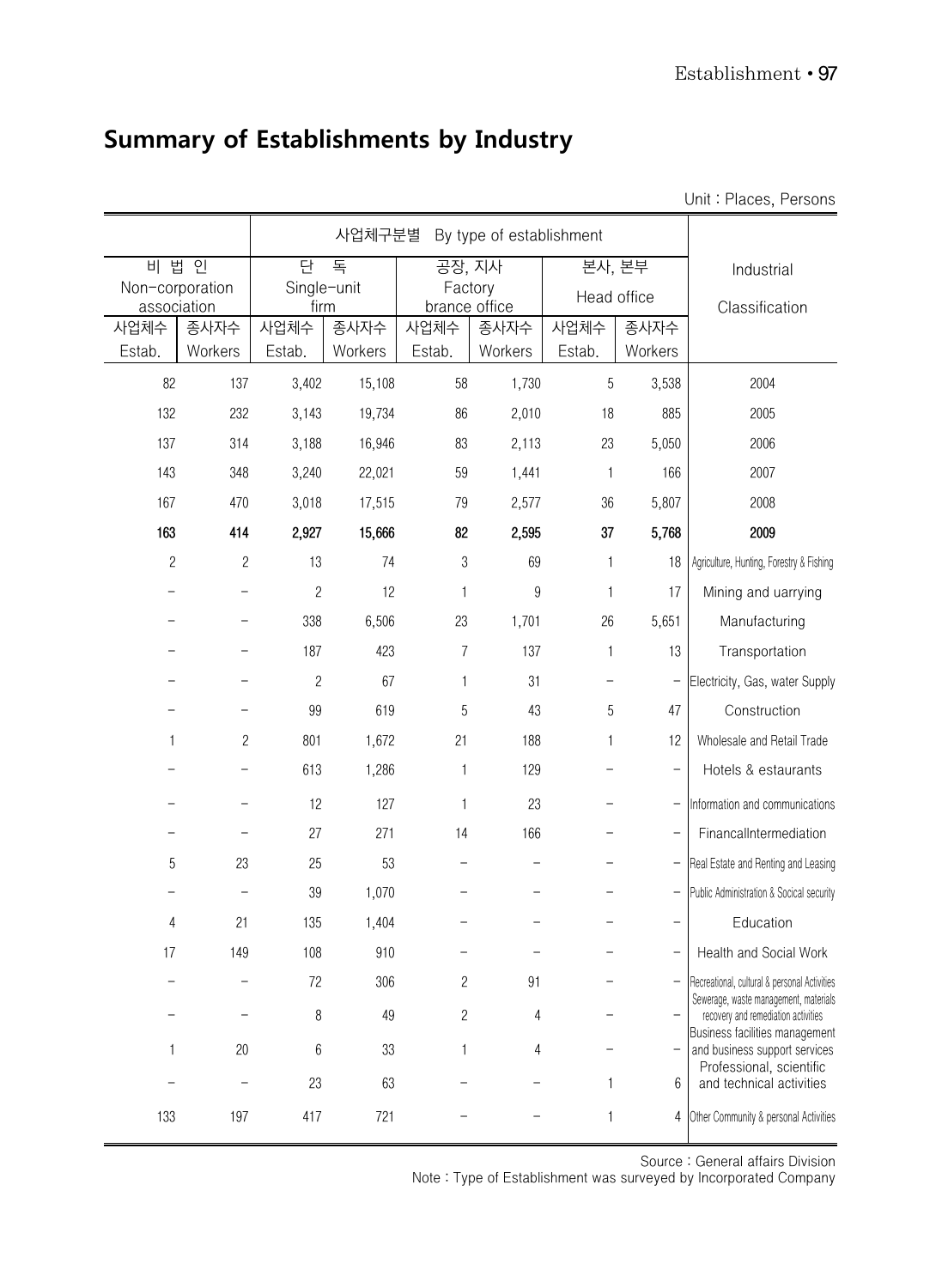# **2. 종사자 규모별 사업체수 및 종사자수(2-1)**

단위 : 개소, 명

|                             | 합              | 계       | $1 - 4명$     |         | $5 - 9$ 명               |                |
|-----------------------------|----------------|---------|--------------|---------|-------------------------|----------------|
| 연<br>별                      | 사업체수           | 종사자수    | 사업체수         | 종사자수    | 사업체수                    | 종사자수           |
| 읍면별                         |                |         |              |         |                         |                |
|                             | Estab.         | Workers | Estab.       | Workers | Estab.                  | Workers        |
|                             |                |         |              |         |                         |                |
| 2004                        | 3,465          | 20,376  | 2,955        | 5,079   | 229                     | 1,427          |
| 2005                        | 3,247          | 22,629  | 2,702        | 4,866   | 233                     | 1,461          |
| 2006                        | 3,294          | 24,109  | 2,706        | 4,805   | 243                     | 1,536          |
| 2007                        | 3,300          | 23,628  | 2,691        | 5,034   | 267                     | 2,661          |
| 2008                        | 3,139          | 25,987  | 2,611        | 4,498   | 223                     | 1,474          |
| 2009                        | 3,046          | 24,029  | 2,506        | 4,351   | 225                     | 1,447          |
| 농업 · 임업 및 어업                | 17             | 161     | 8            | 15      | 3                       | 23             |
| 업<br>광                      | 4              | 38      | $\mathbf{1}$ | 3       | $\overline{\mathbf{c}}$ | 18             |
| 제조업                         | 387            | 13,858  | 203          | 407     | 52                      | 360            |
| 운수업                         | 195            | 573     | 174          | 215     | 9                       | 59             |
| 전기 · 가스 · 수도                | 3              | 98      | $\mathbf{1}$ | 3       | $\qquad \qquad -$       |                |
| 건설업                         | 109            | 709     | 67           | 150     | 24                      | 154            |
| 도매 및 소매업                    | 823            | 1,872   | 769          | 1,293   | 34                      | 212            |
| 숙박 및 음식점업                   | 614            | 1,415   | 589          | 1,104   | 21                      | 115            |
| 출판 · 영상 · 방송통신<br>및 정보서비스업  | 13             | 150     | 8            | 26      | 3                       | 21             |
| 금융 및 보험업                    | 41             | 437     | 11           | 27      | 12                      | 83             |
| 부동산 및 임대업                   | 25             | 53      | 23           | 35      | $\mathbf{1}$            | $\overline{5}$ |
| 공공행정 및 사회보장행정               | 39             | 1,070   | 10           | 18      | 5                       | $36\,$         |
| 교육서비스업                      | 135            | 1,404   | 85           | 171     | 13                      | 80             |
| 보건 및 사회복지사업                 | 108            | 910     | 58           | 155     | 27                      | 165            |
| 오락 · 문화 및 운동관련산업            | 74             | 397     | 65           | 91      | 4                       | 22             |
| 하수 · 폐기물 처리<br>원료재생 및 환경복원업 | $10$           | 53      | 6            | 15      | $\overline{c}$          | 13             |
| 사업시설관리 및 사업지원 서비스업          | $\overline{7}$ | 37      | 5            | 12      | 1                       | 5              |
| 전문과학 및 기술 서비스업              | 24             | 69      | 21           | 41      | $\overline{\mathbf{c}}$ | 12             |
| 기타공공, 수리 및 개인서비스업           | 418            | 725     | 402          | 570     | $10$                    | 64             |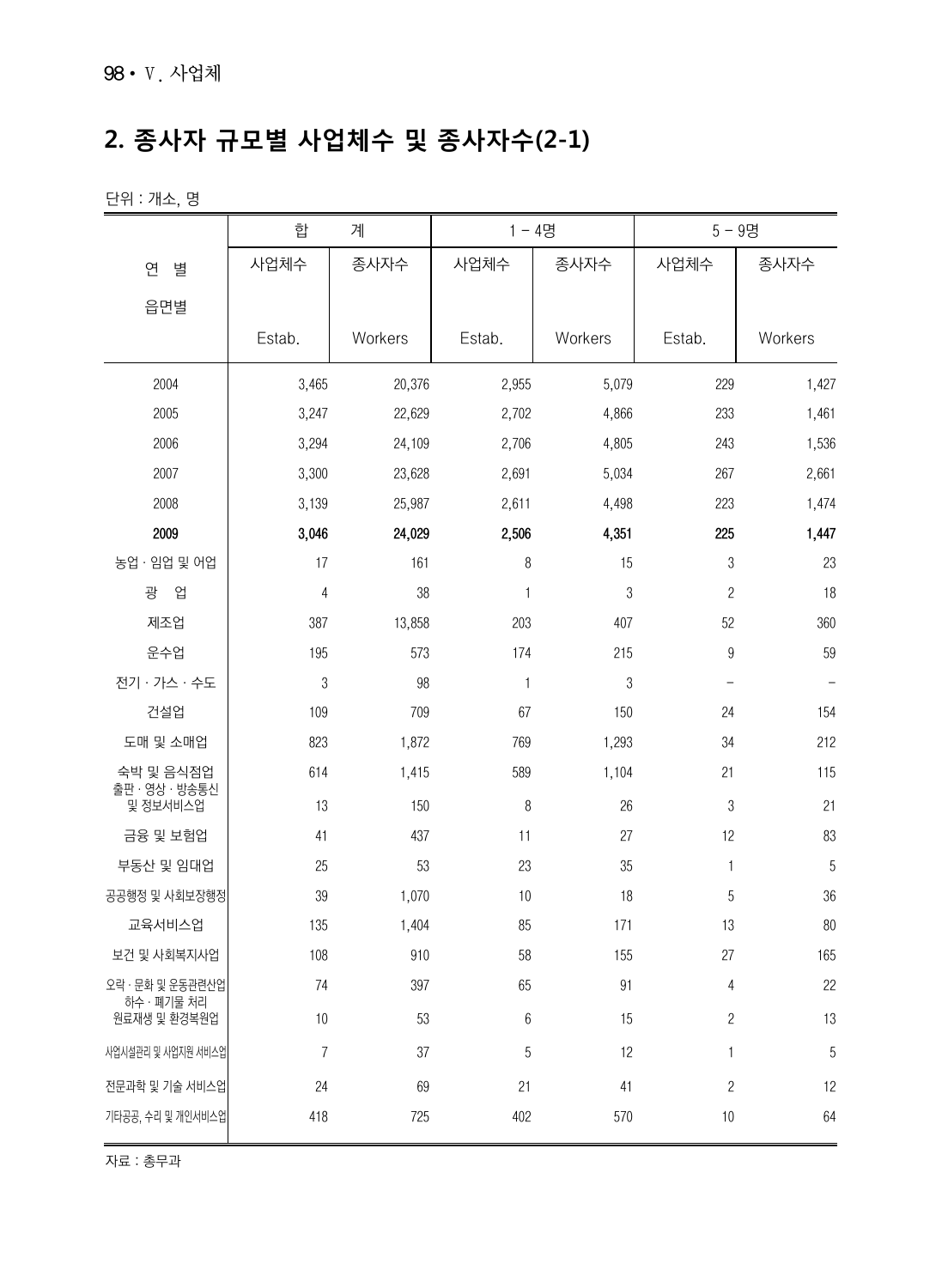## **Number of Establishments and Workers, by Workforce Size**

Unit : Places, Persons

| 10 - 19명       |         | 20 - 49명       |         | 50 - 99명 |                          |                                                                              |
|----------------|---------|----------------|---------|----------|--------------------------|------------------------------------------------------------------------------|
| 사업체수           | 종사자수    | 사업체수           | 종사자수    | 사업체수     | 종사자수                     | Year &                                                                       |
|                |         |                |         |          |                          | Eup, Myeon                                                                   |
| Estab.         | Workers | Estab.         | Workers | Estab.   | Workers                  |                                                                              |
| 138            | 1,892   | 86             | 2,710   | 39       | 2,697                    | 2004                                                                         |
| 152            | 2,061   | 94             | 2,914   | 38       | 2,583                    | 2005                                                                         |
| 155            | 2,099   | 108            | 3,224   | 51       | 3,612                    | 2006                                                                         |
| 158            | 2,138   | 116            | 3,633   | 44       | 3,178                    | 2007                                                                         |
| 116            | 1,659   | 116            | 3,408   | 35       | 2,610                    | 2008                                                                         |
| 151            | 2,099   | 102            | 3,116   | 26       | 1,878                    | 2009                                                                         |
| $\sqrt{5}$     | 68      |                |         | 1        | 55                       | Agriculture, Hunting, Forestry & Fishing                                     |
| $\mathbf{1}$   | 17      |                |         |          |                          | Mining and uarrying                                                          |
| 45             | 634     | 39             | 1,192   | 19       | 1,390                    | Manufacturing                                                                |
| $\,8\,$        | 122     | 3              | 99      | 1        | 78                       | Transportation                                                               |
|                |         | 1              | 31      | 1        | 64                       | Electricity, Gas, water Supply                                               |
| 10             | 129     | 7              | 169     |          | $\overline{\phantom{0}}$ | Construction                                                                 |
| 15             | 204     | 5              | 163     |          |                          | Wholesale and Retail Trade                                                   |
| 1              | 12      | $\overline{c}$ | 55      |          | <sup>-</sup>             | Hotels & estaurants                                                          |
|                |         | 1              | 23      | 1        | 80                       | Information and communications                                               |
| 12             | 145     | 6              | 182     |          |                          | FinancalIntermediation                                                       |
| 1              | 13      |                |         |          |                          | Real Estate and Renting and Leasing                                          |
| 13             | 192     | 9              | 289     |          |                          | Public Administration & Socical security                                     |
| 14             | 216     | 20             | 606     | 2        | 156                      | Education                                                                    |
| 16             | 212     | 5              | 165     | 1        | 55                       | Health and Social Work                                                       |
| $\overline{c}$ | 34      | 2              | 91      |          |                          | - Recreational, cultural & personal Activities                               |
| 2              | 25      |                |         |          |                          | Sewerage, waste management, materials<br>recovery and remediation activities |
|                |         |                | 20      |          |                          | Business facilities management<br>and business support services              |
| 1              | 16      |                |         |          |                          | Professional, scientific<br>and technical activities                         |
| 5              | 60      | 1              | 31      |          |                          | Other Community & personal Activities                                        |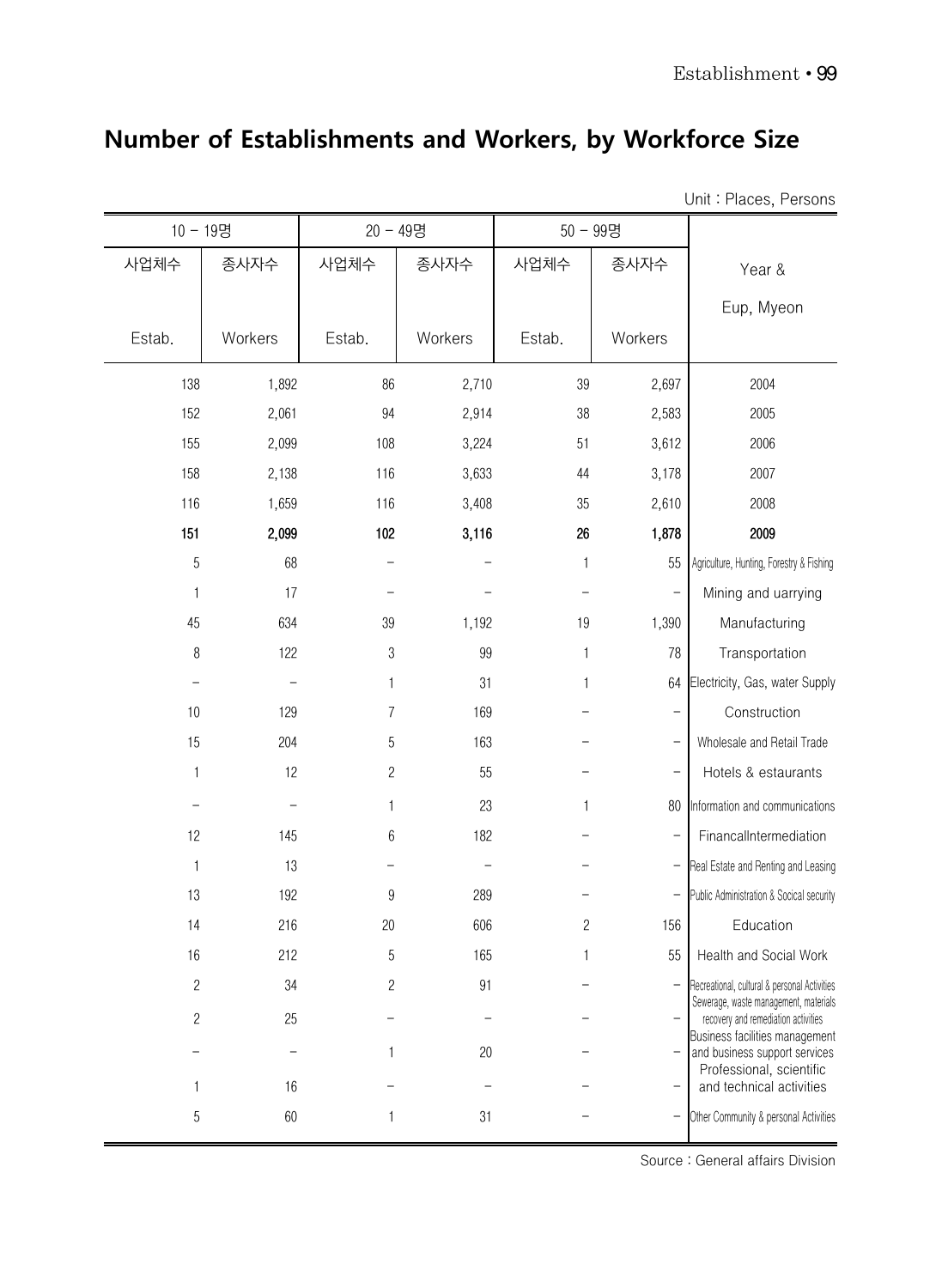# **2. 종사자 규모별 사업체수 및 종사자수(2-2)**

단위 : 개소, 명

| 연<br>사업체수<br>별<br>사업체수<br>종사자수<br>종사자수<br>읍면별<br>Estab.<br>Workers<br>Workers<br>Estab.<br>2004<br>435<br>1<br>16<br>2,643<br>2005<br>23<br>3,681<br>3<br>2006<br>29<br>4,635<br>$\mathbf{1}$ | 300 - 499명 |  |  |
|-----------------------------------------------------------------------------------------------------------------------------------------------------------------------------------------------|------------|--|--|
|                                                                                                                                                                                               |            |  |  |
|                                                                                                                                                                                               |            |  |  |
|                                                                                                                                                                                               |            |  |  |
|                                                                                                                                                                                               |            |  |  |
|                                                                                                                                                                                               | 931        |  |  |
|                                                                                                                                                                                               | 363        |  |  |
|                                                                                                                                                                                               | 747        |  |  |
| 2007<br>21<br>3,304<br>$\overline{c}$<br>2008<br>34<br>5,673                                                                                                                                  |            |  |  |
| 2009<br>$32\,$<br>5,198<br>$\boldsymbol{2}$                                                                                                                                                   | 670        |  |  |
| 농업 · 임업 및 어업                                                                                                                                                                                  |            |  |  |
| 광<br>업                                                                                                                                                                                        |            |  |  |
| 제조업<br>26<br>4,302<br>$\mathbf{1}$                                                                                                                                                            | 303        |  |  |
| 운수업                                                                                                                                                                                           |            |  |  |
| 전기 · 가스 · 수도                                                                                                                                                                                  |            |  |  |
| 건설업<br>107<br>1                                                                                                                                                                               |            |  |  |
| 도매 및 소매업                                                                                                                                                                                      |            |  |  |
| 129<br>숙박 및 음식점업<br>1                                                                                                                                                                         |            |  |  |
| 출판 · 영상 · 방송통신                                                                                                                                                                                |            |  |  |
| 및 정보서비스업                                                                                                                                                                                      |            |  |  |
| 금융 및 보험업                                                                                                                                                                                      |            |  |  |
| 부동산 및 임대업                                                                                                                                                                                     |            |  |  |
| 공공행정 및 사회보장행정<br>168<br>1<br>$\mathbf{1}$                                                                                                                                                     | 367        |  |  |
| 교육서비스업<br>175<br>1                                                                                                                                                                            |            |  |  |
| 보건 및 사회복지사업<br>158<br>1                                                                                                                                                                       |            |  |  |
| 오락 · 문화 및 운동관련산업<br>159<br>1<br>하수 · 폐기물 처리                                                                                                                                                   |            |  |  |
| 원료재생 및 환경복원업                                                                                                                                                                                  |            |  |  |
| 사업시설관리 및 사업지원 서비스업                                                                                                                                                                            |            |  |  |
| 전문과학 및 기술 서비스업                                                                                                                                                                                |            |  |  |
| 기타공공, 수리 및 개인서비스업                                                                                                                                                                             |            |  |  |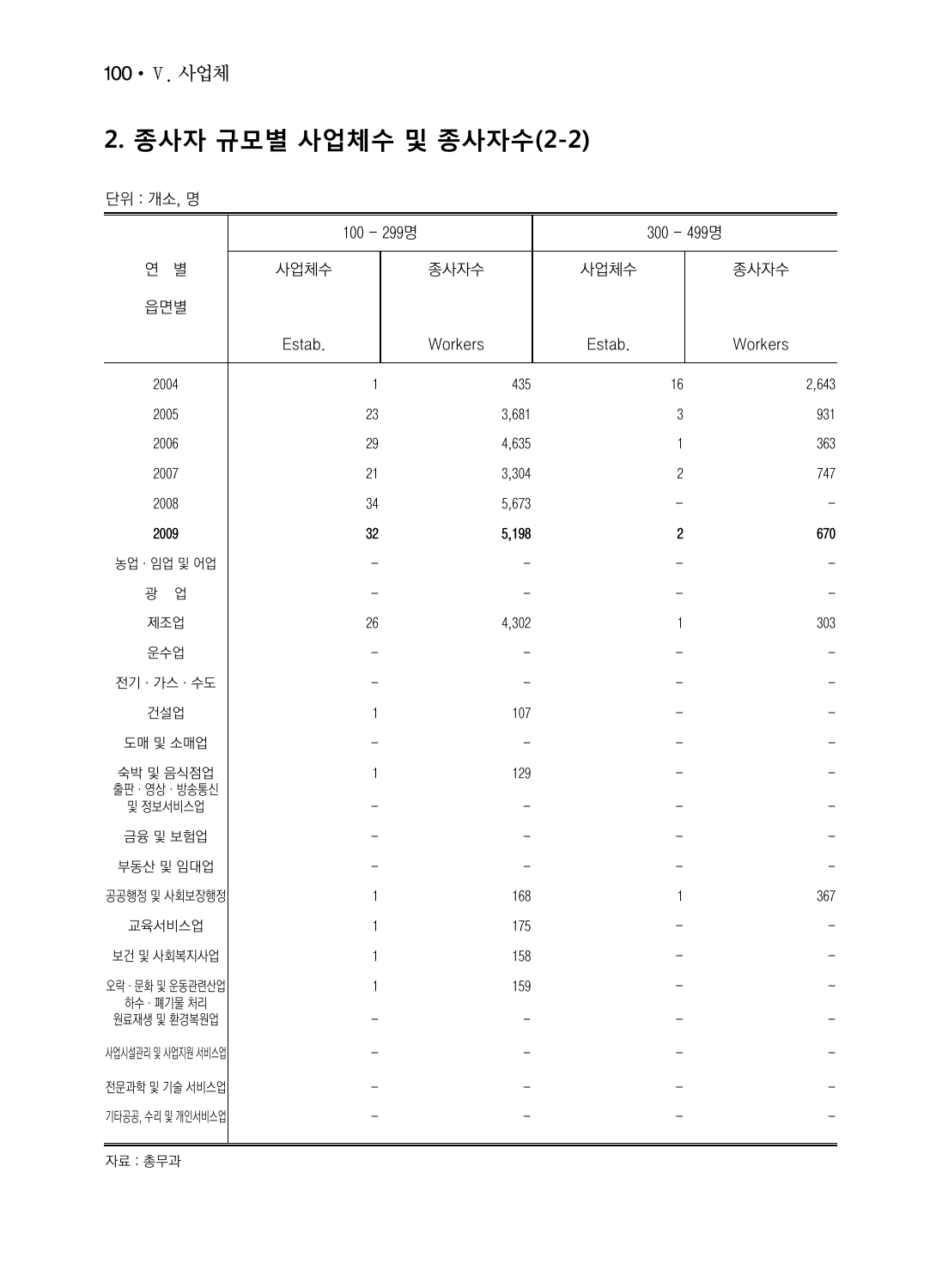## **Number of Establishments and Workers, by Workforce Size(Cont'd)**

| 500 - 999명 |         | 1000명이상        |                          |                                                                              |
|------------|---------|----------------|--------------------------|------------------------------------------------------------------------------|
| 사업체수       | 종사자수    | 사업체수           | 종사자수                     | Year &                                                                       |
|            |         |                |                          | Eup, Myeon                                                                   |
| Estab.     | Workers | Estab.         | Workers                  |                                                                              |
|            |         |                | 3,493                    | 2004                                                                         |
| 1          | 511     |                | 3,621                    | 2005                                                                         |
|            |         | 1              | 3,835                    | 2006                                                                         |
| 6          | 4,656   | $\overline{c}$ | 8,674                    | 2007                                                                         |
| 3          | 2,328   | 1              | 4,337                    | 2008                                                                         |
| 1          | 915     | 1              | 4,355                    | 2009                                                                         |
|            |         |                | $\overline{\phantom{0}}$ | Agriculture, Hunting, Forestry & Fishing                                     |
|            |         |                |                          | Mining and uarrying                                                          |
| 1          | 915     | 1              | 4,355                    | Manufacturing                                                                |
|            |         |                |                          | Transportation                                                               |
|            |         |                |                          | Electricity, Gas, water Supply                                               |
|            |         |                | $\qquad \qquad -$        | Construction                                                                 |
|            |         |                | -                        | Wholesale and Retail Trade                                                   |
|            |         |                |                          | Hotels & estaurants                                                          |
|            |         |                |                          | Information and communications                                               |
|            |         |                | $\overline{\phantom{0}}$ | FinancalIntermediation                                                       |
|            |         |                |                          | Real Estate and Renting and Leasing                                          |
|            |         |                |                          | Public Administration & Socical security                                     |
|            |         |                |                          | Education                                                                    |
|            |         |                |                          | Health and Social Work                                                       |
|            |         |                |                          | - Recreational, cultural & personal Activities                               |
|            |         |                |                          | Sewerage, waste management, materials<br>recovery and remediation activities |
|            |         |                |                          | Business facilities management<br>and business support services              |
|            |         |                |                          | Professional, scientific<br>and technical activities                         |
|            |         |                | -                        | Other Community & personal Activities                                        |

Unit : Places, Persons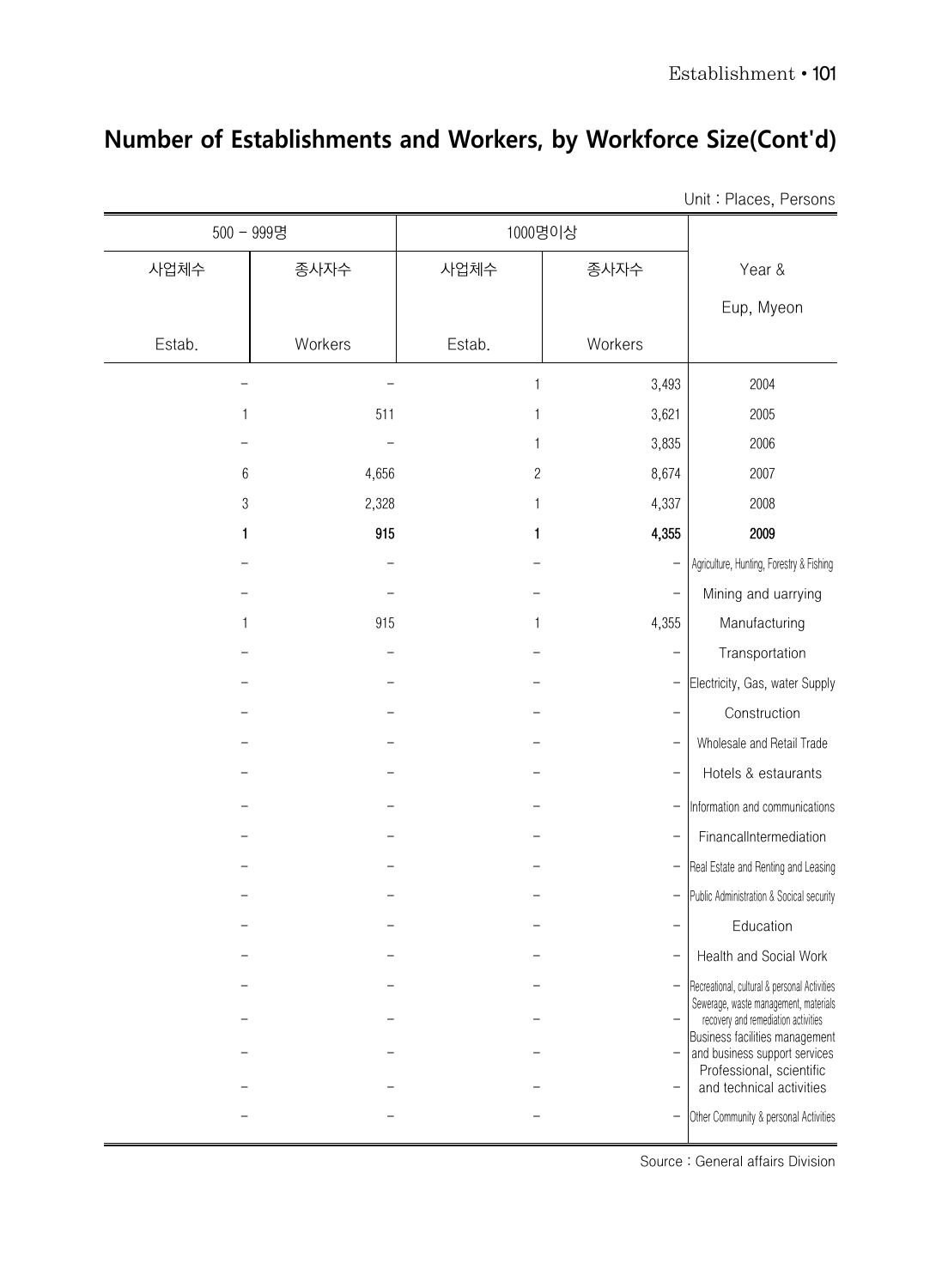# **3. 산업별·읍면별 사업체수 및 종사자수(3-1)**

단위 : 개소, 명

|        |        | 합      | 계                  |        | 농업 · 임업 및 어업                                |                  | 광                  | 업              |
|--------|--------|--------|--------------------|--------|---------------------------------------------|------------------|--------------------|----------------|
| 연<br>별 |        | Total  |                    |        | Agriculture, Hunting,<br>Forestry & Fishing |                  | Mining & Quarrying |                |
| 읍면별    | 사업체수   |        | 종 사 자 수<br>Workers |        |                                             |                  |                    |                |
|        |        | 계      | 남성                 | 여성     | 사업체                                         | 종사자              | 사업체                | 종사자            |
|        | Estab. | Total  | Male               | Female | Estab.                                      | Workers          | Estab.             | Workers        |
| 2004   | 3,465  | 20,384 |                    |        | 18                                          | 152              | $\overline{c}$     | 29             |
| 2005   | 3,247  | 22,620 |                    |        | 16                                          | 161              | $\overline{4}$     | 42             |
| 2006   | 3,294  | 24,109 |                    |        | 19                                          | 194              | $\mathfrak 3$      | 53             |
| 2007   | 3,300  | 23,628 | 17,369             | 6,259  | 16                                          | 191              | 5                  | 58             |
| 2008   | 3,139  | 25,987 | 19,855             | 6,132  | 15                                          | 152              | $\overline{4}$     | 32             |
| 2009   | 3,046  | 24,029 | 17,727             | 6,302  | 17                                          | 161              | 4                  | 38             |
| 영암읍    | 764    | 3,498  | 1,990              | 1,508  | $\sqrt{2}$                                  | 68               |                    |                |
| 삼호읍    | 918    | 15,962 | 13,195             | 2,767  | $\mathbf{1}$                                | $\sqrt{3}$       | $\mathfrak 3$      | 29             |
| 덕진면    | 83     | 451    | 282                | 169    | $\overline{c}$                              | 12               | -                  |                |
| 금정면    | 80     | 372    | 164                | 208    |                                             |                  |                    |                |
| 신북면    | 291    | 999    | 537                | 462    | $\overline{c}$                              | 26               | $\mathbf{1}$       | $\overline{9}$ |
| 시종면    | 235    | 554    | 310                | 244    | 4                                           | 23               |                    |                |
| 도포면    | 98     | 252    | 145                | 107    | $\mathbf{1}$                                | $\boldsymbol{9}$ |                    |                |
| 군서면    | 175    | 685    | 389                | 296    | $\mathbf 1$                                 | 3                |                    |                |
| 서호면    | 58     | 206    | 113                | 93     |                                             |                  |                    |                |
| 학산면    | 239    | 735    | 407                | 328    | $\overline{c}$                              | 11               |                    |                |
| 미암면    | 105    | 315    | 195                | 120    | $\sqrt{2}$                                  | $\,6\,$          |                    |                |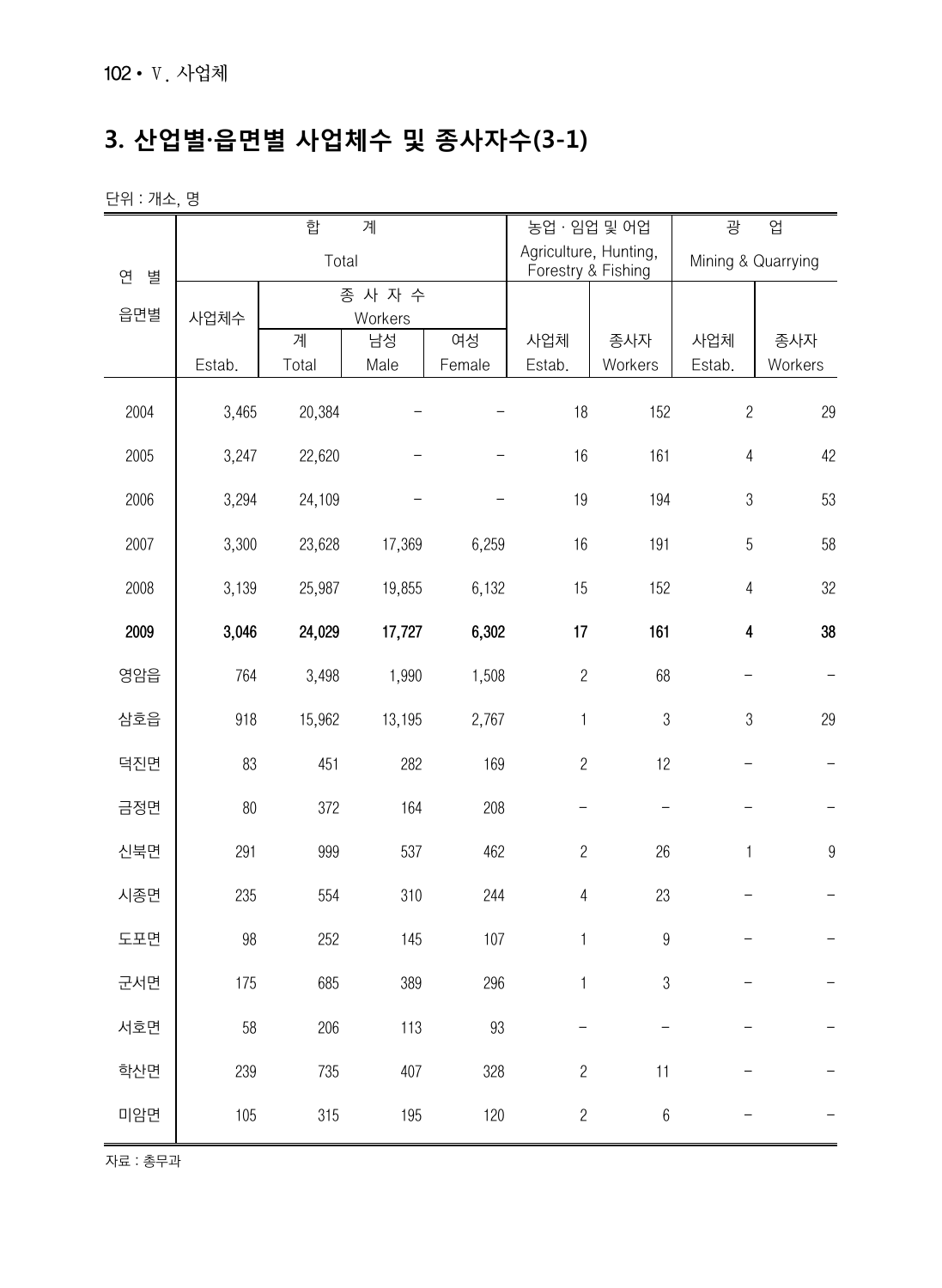## **Number of Establishments and Workers, by Industry and Eup, Myeon**

Unit : Places, Persons

| 제 조 업          |         | 운 수 업          |                  |                  | 전기 · 가스 · 수도사업           | 건설 업             |                 |                 |
|----------------|---------|----------------|------------------|------------------|--------------------------|------------------|-----------------|-----------------|
| Manufacturing  |         | Transportation |                  | & Water supply   | <b>Electricity Gas</b>   | Construction     |                 | Year &          |
|                |         |                |                  |                  |                          |                  |                 |                 |
| 사업체            | 종사자     | 사업체            | 종사자              | 사업체              | 종사자                      | 사업체              | 종사자             | Eup, Myeon      |
| Estab.         | Workers | Estab.         | Workers          | Estab.           | Workers                  | Estab.           | Workers         |                 |
| 384            | 9,908   | 222            | 685              | $\sqrt{2}$       | 95                       | 127              | 858             | 2004            |
| 411            | 12,222  | 218            | 780              | $\sqrt{2}$       | 102                      | 103              | 743             | 2005            |
| 443            | 13,195  | 222            | 749              | $\sqrt{2}$       | 106                      | 123              | 1,290           | 2006            |
| 441            | 12,644  | 217            | 685              | $\sqrt{3}$       | 105                      | 126              | 830             | 2007            |
| 410            | 15,359  | 211            | 637              | $\sqrt{4}$       | 103                      | 122              | 972             | 2008            |
| 387            | 13,858  | 195            | 573              | $\boldsymbol{3}$ | 98                       | 109              | 709             | 2009            |
| 56             | 126     | 59             | 155              | $\overline{c}$   | 95                       | 34               | 164             | Yeongam-eup     |
| 200            | 12,975  | 33             | 257              |                  |                          | 18               | 216             | Samho-eup       |
| $6\,$          | 48      | 6              | $\overline{9}$   | 1                | $\mathfrak{Z}$           | $\overline{7}$   | 76              | Deokjin-myeon   |
| 10             | 16      | 10             | 16               |                  |                          | $\boldsymbol{6}$ | 14              | Geumjeong-myeon |
| 27             | 319     | 27             | 47               |                  |                          | $\overline{7}$   | 37              | Sinbuk-myeon    |
| 21             | 45      | $\overline{7}$ | $\boldsymbol{9}$ |                  | $\overline{\phantom{0}}$ | 15               | 64              | Sijong-myeon    |
| $\overline{7}$ | 26      | 14             | 17               |                  |                          | $\sqrt{2}$       | $6\phantom{.}6$ | Dopo-myeon      |
| 25             | 186     | 11             | 18               |                  |                          | $\sqrt{5}$       | 55              | Gunseo-myeon    |
| $\, 8$         | 22      | $\sqrt{2}$     | $\sqrt{3}$       |                  |                          | 6                | 36              | Seoho-myeon     |
| 16             | 60      | 16             | 24               |                  |                          | $\overline{5}$   | 27              | Haksan-myeon    |
| 11             | $35\,$  | $10$           | $18$             |                  |                          | $\overline{4}$   | 14              | Miam-myeon      |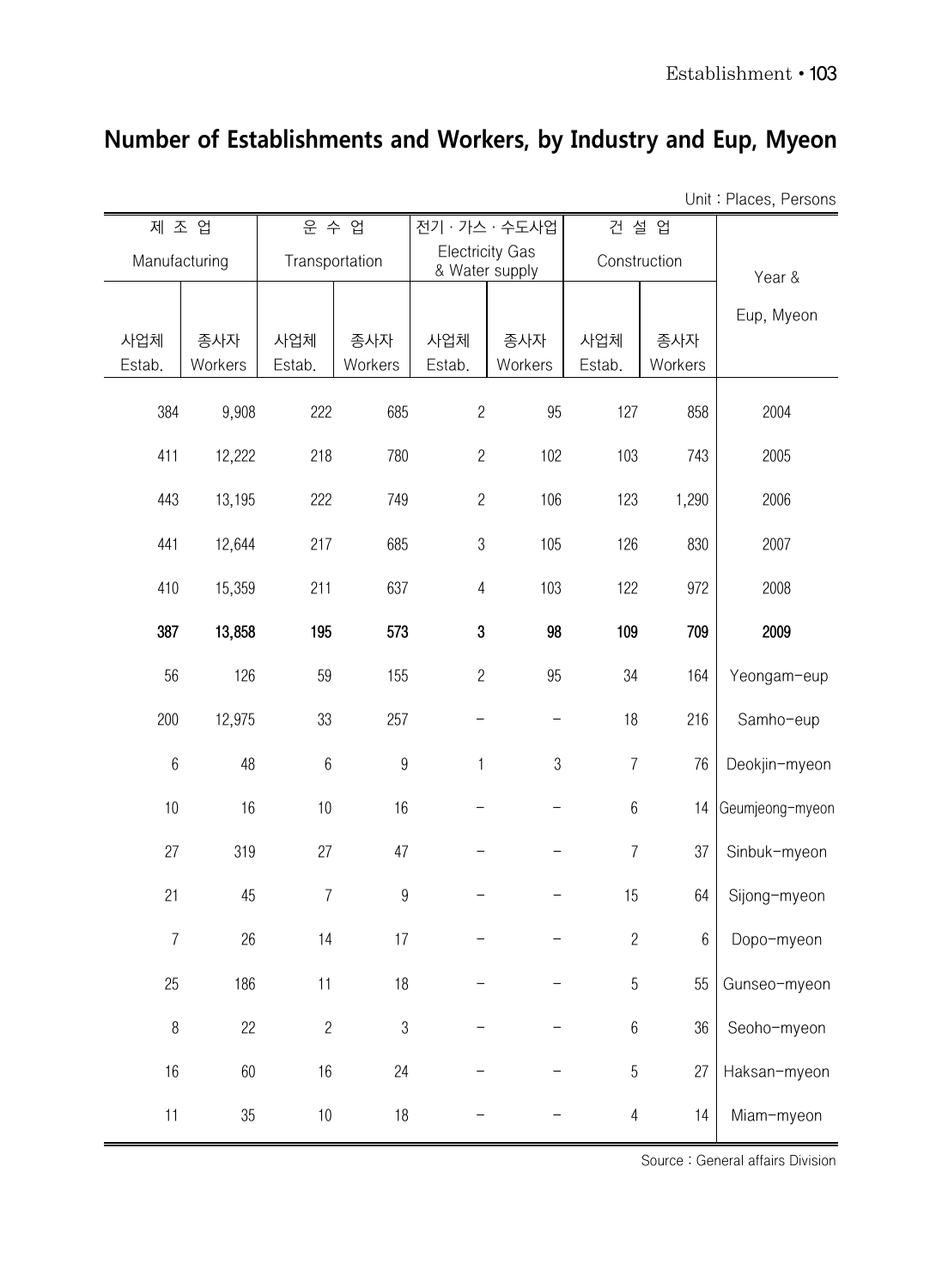# **3. 산업별·읍면별 사업체수 및 종사자수(3-2)**

단위 : 개소, 명

|               | 도매 및 소매업      |                | 숙박 및 음식점업                 |                | 출판 · 영상 · 방송통신<br>및 정보서비스업        |                | 금융 · 보험업                |                |  |
|---------------|---------------|----------------|---------------------------|----------------|-----------------------------------|----------------|-------------------------|----------------|--|
| 연<br>별<br>읍면별 | Wholesale and | retail trade   | Hotels and<br>Restaurants |                | Information and<br>communications |                | Financal<br>& insurance |                |  |
|               | 사업체<br>Estab. | 종사자<br>Workers | 사업체<br>Estab.             | 종사자<br>Workers | 사업체<br>Estab.                     | 종사자<br>Workers | 사업체<br>Estab.           | 종사자<br>Workers |  |
| 2004          | 1,000         | 2,078          | 705                       | 1,523          |                                   |                | 42                      | 396            |  |
| 2005          | 911           | 1,801          | 667                       | 1,582          |                                   |                | 41                      | 383            |  |
| 2006          | 892           | 1,815          | 685                       | 1,556          |                                   |                | 40                      | 402            |  |
| 2007          | 876           | 1,855          | 679                       | 1,680          |                                   |                | 40                      | 401            |  |
| 2008          | 846           | 1,632          | 637                       | 1,441          |                                   |                | 42                      | 405            |  |
| 2009          | 823           | 1,872          | 614                       | 1,415          | 13                                | 150            | 41                      | 437            |  |
| 영암읍           | 239           | 560            | 142                       | 312            | $\mathfrak{S}$                    | 112            | 16                      | 229            |  |
| 삼호읍           | 178           | 561            | 247                       | 594            | $\mathbf{1}$                      | $\overline{4}$ | 8                       | 54             |  |
| 덕진면           | 22            | 44             | 11                        | 19             | $\mathbf{1}$                      | $\overline{4}$ | $\mathbf{1}$            | 20             |  |
| 금정면           | 16            | 38             | 15                        | 28             | $\mathbf{1}$                      | 6              | $\overline{c}$          | 20             |  |
| 신북면           | 99            | 178            | 44                        | 85             | $\mathbf{1}$                      | 3              | $\overline{c}$          | 31             |  |
| 시종면           | 88            | 150            | 32                        | 57             | 1                                 | 3              | $\overline{c}$          | 5              |  |
| 도포면           | 22            | 48             | 15                        | 28             | 1                                 | $\mathfrak 3$  | $\mathbf{1}$            | 10             |  |
| 군서면           | 50            | 85             | 33                        | 102            | $\mathbf{1}$                      | $6\,$          | $\mathfrak 3$           | 24             |  |
| 서호면           | 14            | $20\,$         | $\, 8$                    | $35\,$         | 1                                 | $\sqrt{3}$     | $\mathbf{1}$            | $10\,$         |  |
| 학산면           | 69            | 121            | 53                        | 118            | $\mathbf{1}$                      | $\mathfrak 3$  | $\sqrt{3}$              | 19             |  |
| 미암면           | 26            | 67             | 14                        | $37\,$         | $\mathbf{1}$                      | $\mathfrak 3$  | $\mathbf{2}$            | $15\,$         |  |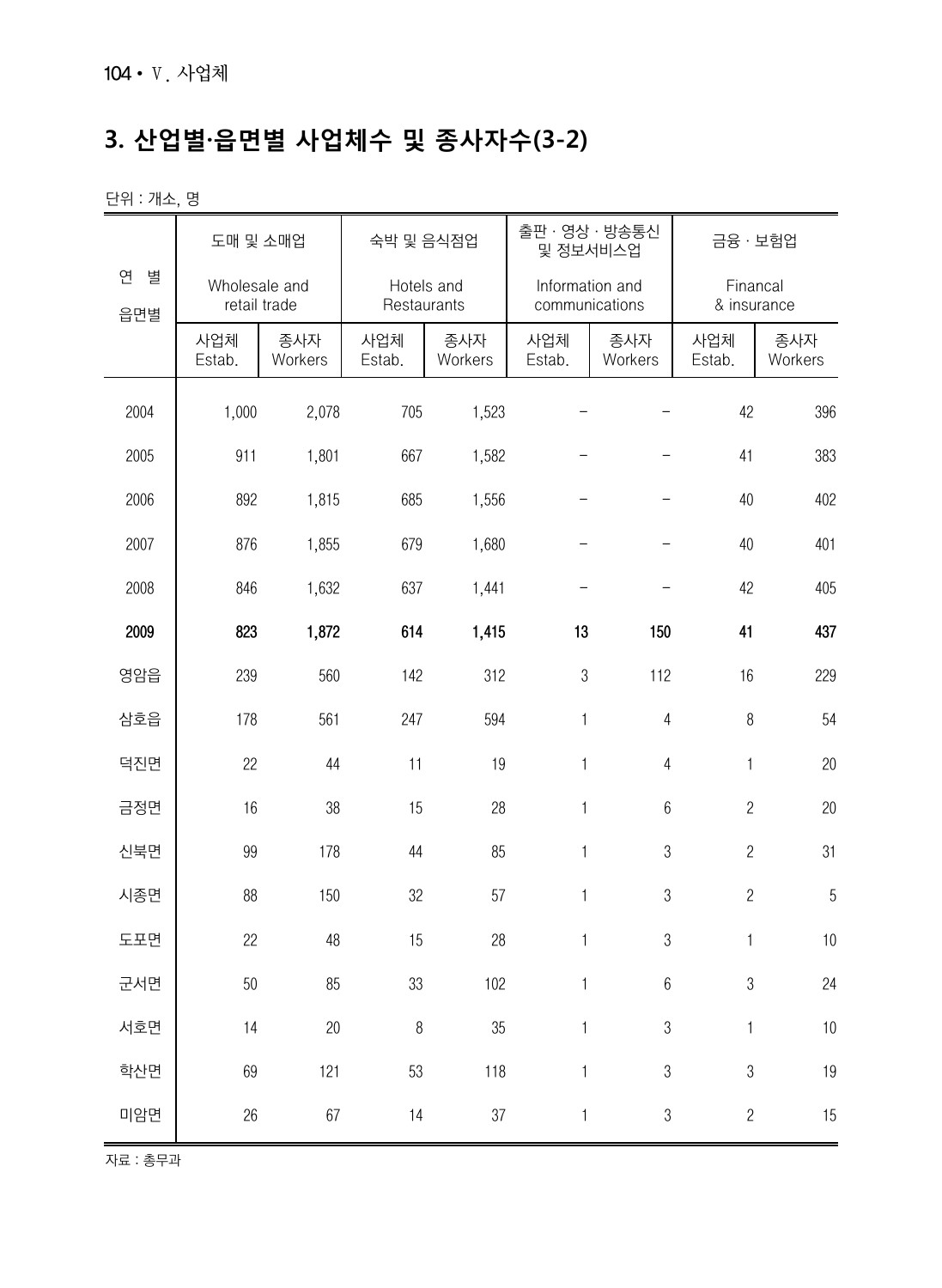## **Number of Establishments and Workers, by Industry and Eup, Myeon(Cont'd)**

Unit : Places, Persons

| 부동산 및 임대업                         |                 | 공공행정 · 사회보장행정                               |                | 교육서비스업         |                |                 |
|-----------------------------------|-----------------|---------------------------------------------|----------------|----------------|----------------|-----------------|
| Real Esrate,<br>Rentina & Leasing |                 | Public Administration<br>& Socical Security |                | Education      |                | Year &          |
| 사업체<br>Estab.                     | 종사자<br>Workers  | 사업체<br>Estab.                               | 종사자<br>Workers | 사업체<br>Estab.  | 종사자<br>Workers | Eup, Myeon      |
| 48                                | 115             | 43                                          | 1,059          | 153            | 1,643          | 2004            |
| 67                                | 174             | 41                                          | 1,015          | 150            | 1,985          | 2005            |
| 61                                | 145             | 41                                          | 1,139          | 148            | 1,850          | 2006            |
| 33                                | 56              | 42                                          | 1,141          | 171            | 1,943          | 2007            |
| 26                                | 53              | 39                                          | 1,570          | 142            | 1,516          | 2008            |
| 25                                | 53              | 39                                          | 1,070          | 135            | 1,404          | 2009            |
| 5                                 | $6\phantom{.}6$ | 10                                          | 654            | $30\,$         | 258            | Yeongam-eup     |
| 13                                | 40              | $\overline{4}$                              | 118            | 52             | 567            | Samho-eup       |
|                                   |                 | $\overline{4}$                              | 100            | $\mathbf{2}$   | 17             | Deokjin-myeon   |
|                                   |                 | $\sqrt{2}$                                  | 18             | $\sqrt{2}$     | 34             | Geumjeong-myeon |
| $\overline{c}$                    | $\overline{c}$  | $\overline{4}$                              | $30\,$         | 11             | 89             | Sinbuk-myeon    |
|                                   |                 | $\sqrt{3}$                                  | 36             | 10             | 52             | Sijong-myeon    |
| $\overline{c}$                    | $\overline{c}$  | $\sqrt{3}$                                  | 20             | $\sqrt{4}$     | 42             | Dopo-myeon      |
|                                   |                 | 3                                           | 26             | 7              | 89             | Gunseo-myeon    |
|                                   |                 | 1                                           | 16             | $\sqrt{3}$     | 34             | Seoho-myeon     |
| $\overline{2}$                    | $\mathbf{2}$    | $\sqrt{4}$                                  | 33             | 12             | 192            | Haksan-myeon    |
| 1                                 | $\mathbf{1}$    | $\mathbf{1}$                                | 19             | $\overline{c}$ | $30\,$         | Miam-myeon      |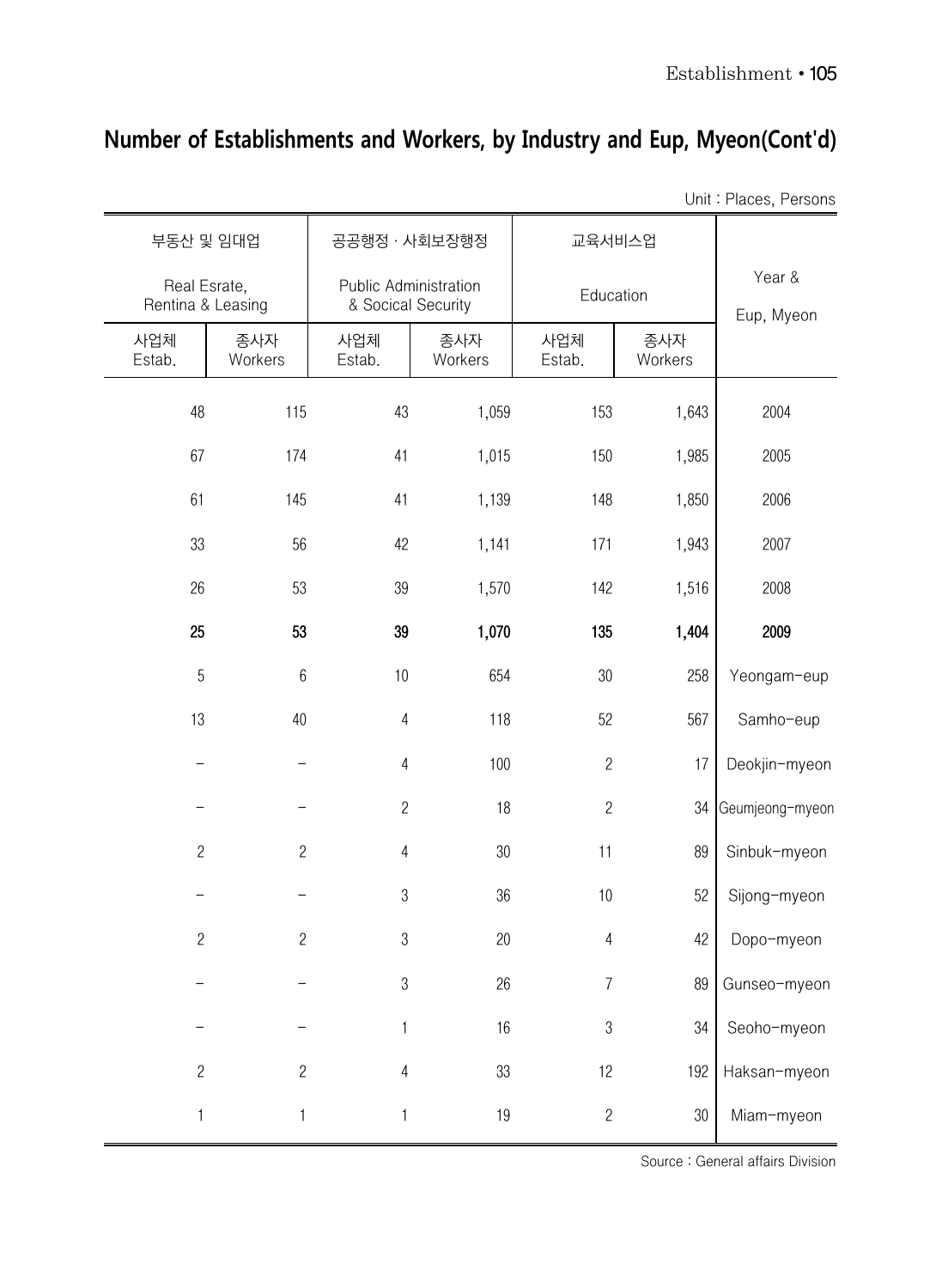# **3. 산업별·읍면별 사업체수 및 종사자수(3-3)**

단위 : 개소, 명

|               | 보건 · 사회복지사업          |                | 오락 · 문화및운동관련서비스사업                               |                | 하수 · 폐기물 처리<br>원료재생 및 환경복원업    |                |  |
|---------------|----------------------|----------------|-------------------------------------------------|----------------|--------------------------------|----------------|--|
| 연<br>별<br>읍면별 | Health & Social work |                | Recreational, cultural<br>& sporting activities |                | Sewerage, waste management etc |                |  |
|               | 사업체<br>Estab.        | 종사자<br>Workers | 사업체<br>Estab.                                   | 종사자<br>Workers | 사업체<br>Estab.                  | 종사자<br>Workers |  |
| 2004          | 101                  | 568            |                                                 |                | $\cdots$                       |                |  |
| 2005          | 77                   | 548            |                                                 |                |                                | $\cdots$       |  |
| 2006          | 82                   | 584            | $\cdots$                                        |                |                                | $\ldots$       |  |
| 2007          | 82                   | 651            | 84                                              | 397            | 15                             | 120            |  |
| 2008          | 106                  | 949            | 72                                              | 360            | 11                             | 72             |  |
| 2009          | 108                  | 910            | 74                                              | 397            | 10                             | 53             |  |
| 영암읍           | 25                   | 364            | 19                                              | 94             |                                |                |  |
| 삼호읍           | 26                   | 247            | 34                                              | 101            | 7                              | 44             |  |
| 덕진면           | 4                    | 72             |                                                 |                |                                |                |  |
| 금정면           | $\,3$                | 10             | $\sqrt{2}$                                      | 160            |                                |                |  |
| 신북면           | $\boldsymbol{9}$     | 38             | $\boldsymbol{6}$                                | $\overline{7}$ | $\overline{c}$                 | $\, 8$         |  |
| 시종면           | $\boldsymbol{9}$     | 43             | $\overline{c}$                                  | $\sqrt{3}$     | 1                              | $\mathbf{1}$   |  |
| 도포면           | 3                    | 10             | $\mathbf{1}$                                    | $\mathbf{1}$   |                                |                |  |
| 군서면           | $\overline{7}$       | 22             | $\sqrt{3}$                                      | $20\,$         |                                |                |  |
| 서호면           | $\mathfrak 3$        | 16             | 1                                               | 1              |                                |                |  |
| 학산면           | 11                   | 64             | $\mathfrak 3$                                   | $\sqrt{4}$     |                                |                |  |
| 미암면           | $\,8\,$              | 24             | $\sqrt{3}$                                      | $\,6\,$        |                                |                |  |